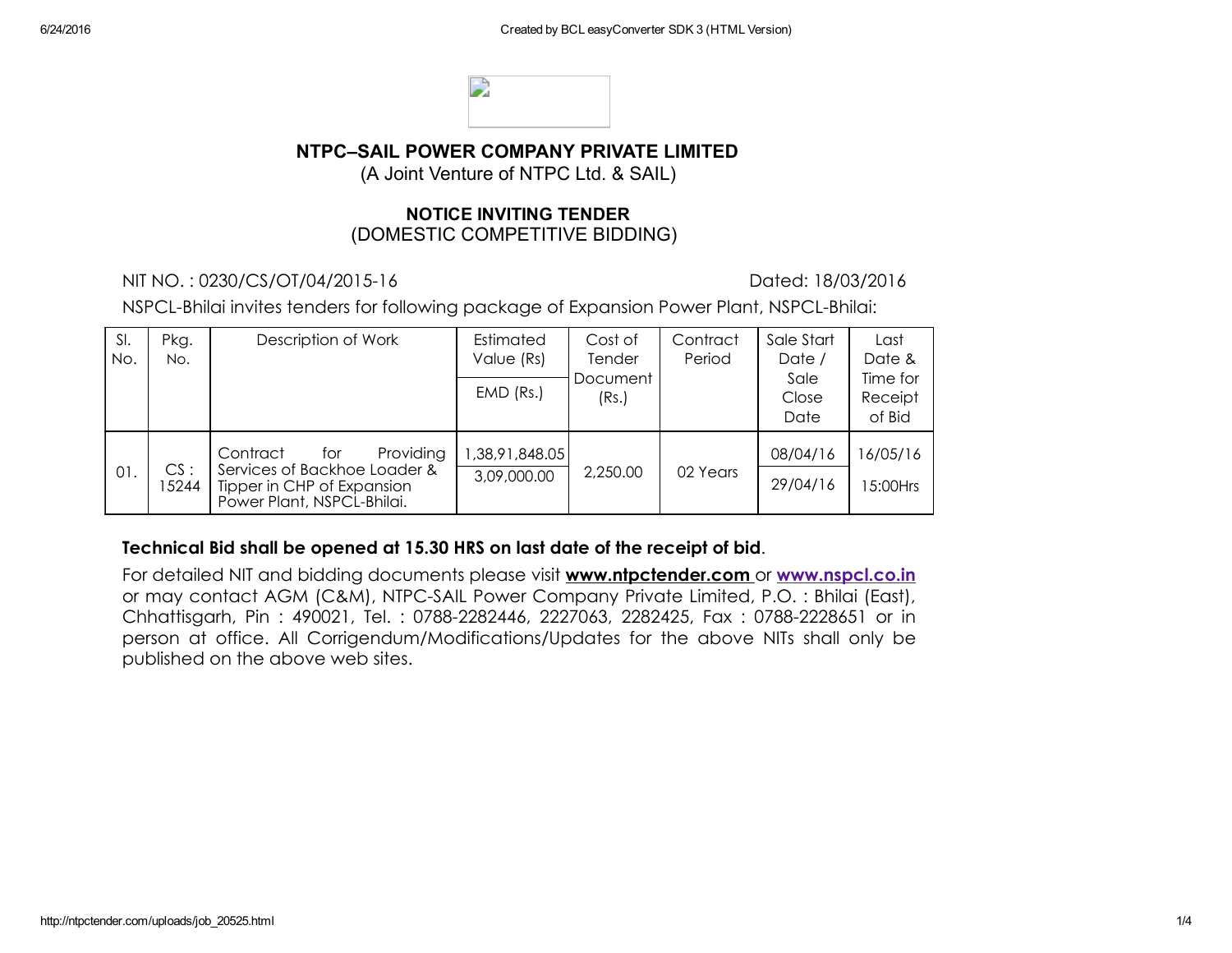## QUALIFYING REQUIREMENT

- 1. Contract for Providing Services of Backhoe Loader & Tipper in CHP of Expansion Power Plant, NSPCL-Bhilai.
	- 1. The agency s hould have valid P. F regis tr ati on number.
	- 2. The bi dder shoul d have an average annual tur nover during the last 3 years endi ng 31 st Mar ch of the previ ous fi nanc ial year, not less than Rs . 88.3 7 La kh.
	- 3. The bi dder s hould have ownershi p of at l eas t one Bac khoe L oader as on BOD.
	- 4. The Bidder should have experienc e of depl oyment of Bac khoe L oader/ Dozer/ Pocl ai n/ Hydr a/ Tipper i n any indus tr y for l ast 7 year s endi ng last day of the month pr evious to the one in which bids are invi ted of the foll owi ng val ue :
		- Singl e O rder having a v alue not less than Rs . 141.39 L akh. OR
		- Two Or der s havi ng a val ue not l es s than Rs . 88.37 Lakh eac h. OR
		- Three Or der s having a val ue not less than Rs. 70.69 L akh eac h.

## Note: T he ex ecuted va lues for cla use 4 sha ll be consid ered inclusiv e of serv ice tax .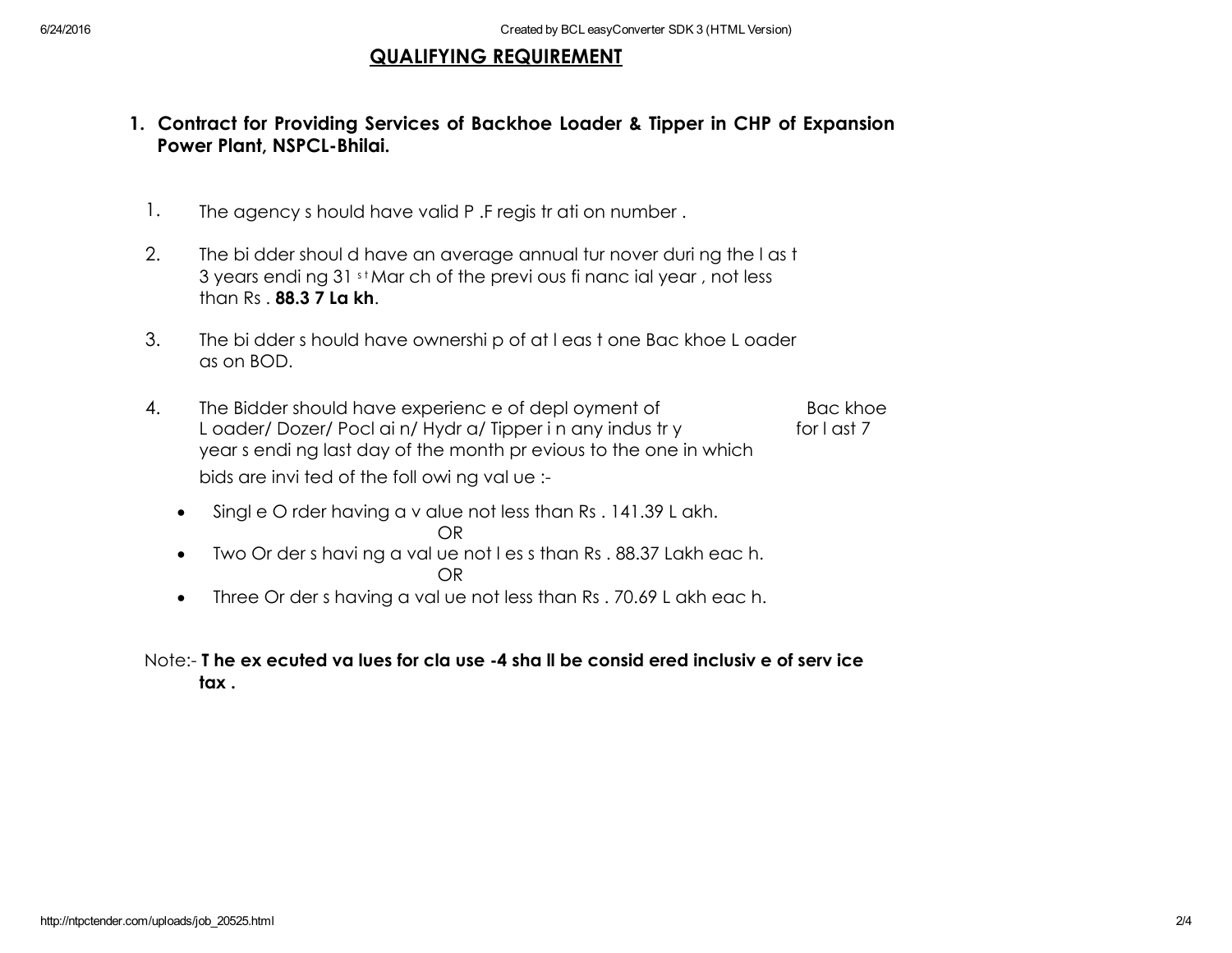# NIT Conditions

- 1. Bid documents will be issued to all the parties on their request (cost of tender document to be made by a crossed demand draft / pay order / banker's cheque in favour of NSPCL payable at Bhilai) for issue of bid documents without prima-facie examination of their qualification status. However, issue of bid documents shall not mean that bidders are considered qualified. Tender document fee will not be refunded. Request for tender documents received after the last date as mentioned above due to delays postal/courier services shall not be entertained.
- 2. Complete set of bidding documents are also available on NTPC website **www.ntpctender.com** prospective bidders can down load the same for submission of bids after tendering the cost of bidding documents directly on the website.
- 3. NSPCL reserves the right to reject any or all bids or cancel / withdraw the Invitation for bids without assigning any reason whatsoever and in such case no bidder / intending bidder shall have any claim arising out of such action.
- 4. Agencies are advised to visit the site to familiarize themselves with the nature of work and the site conditions.
- 5. Smallscale industries registered with NSIC shall be exempted for payment of EMD provided the certificate is related to the subject work only, and the quoted value is within the monetary limit for the said unit set by NSIC.

*(Subject to submission of copy of registration giving details, such as validity, monetary limit, etc.)*

6. If the last date of receiving application and date of bid opening coincide with a holiday, the date will be shifted to the next working day.

Other terms and conditions will be intimated in tender documents.

#### *Address for communication*:

AGM (C&M) NTPC–SAIL POWER COMPANY PRIVATE LIMITED, Post Office: BHILAI (East), Distt. : Durg (CHHATTISGARH), Pin: 490 021  $\rightarrow$  : 0788-2282446, 2227063, 2282425 Fax : 0788–2228651.